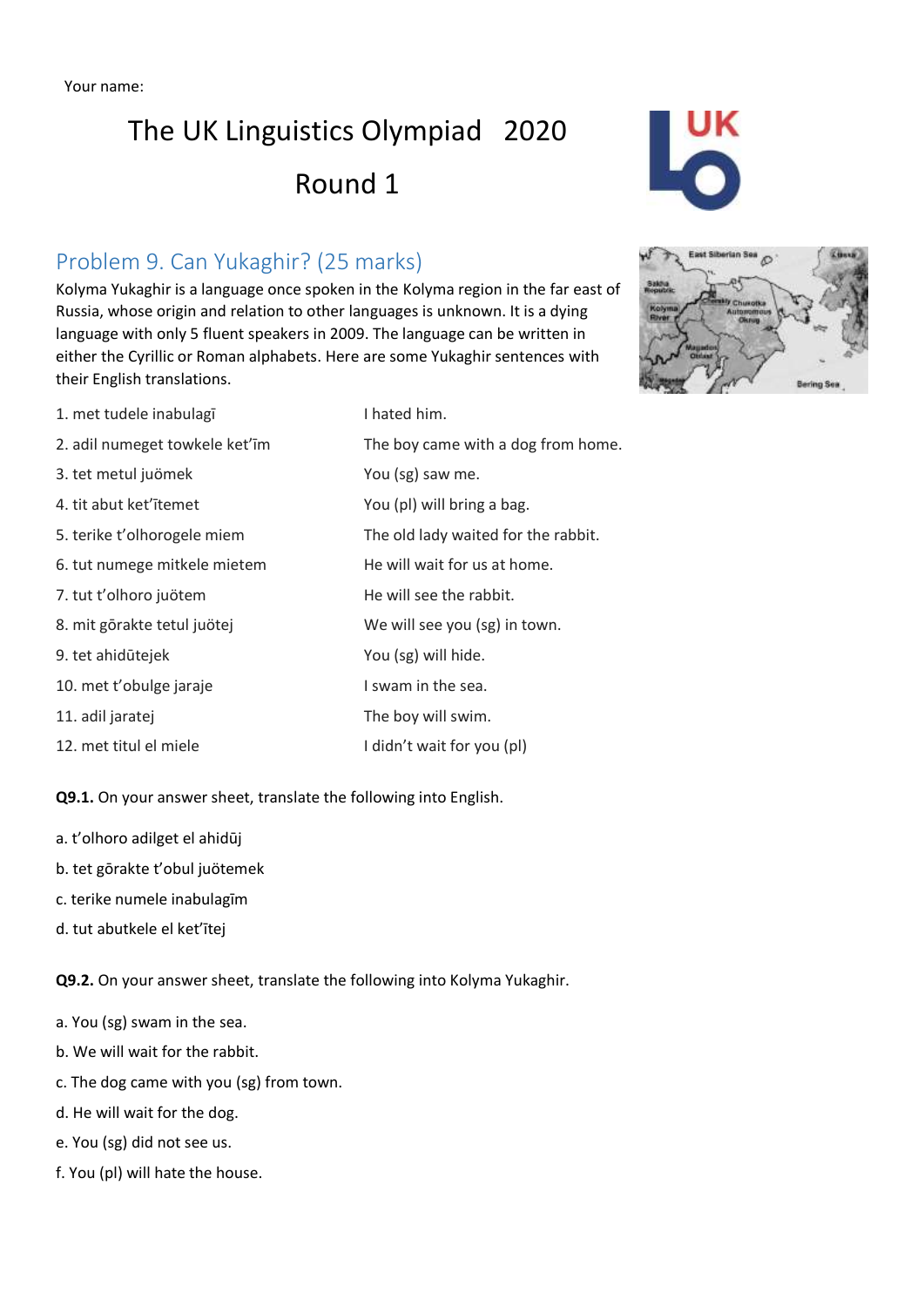## The UK Linguistics Olympiad 2020

## Round 1



#### Solution and marking.

Scoring: (max 33)

- 9.1: 1 point for each correct sentence element (marked by | … |). (max 13)
	- o Insist on words having correct grammatical function (subject, object etc).
		- o Insist on correct number for *you* (e.g. "you (sg)").
		- o Accept synonyms (e.g. *home* for *house*, *bring a bag with him* for *come with a bag*)
		- o Unfortunately, sentence 1d is incorrect: it combines pronoun 'he' with the verb form for 'we'.
- 9.2: 1 point for each completely correct word. (max 20)
	- o Deduct 1 for wrong word order, but accept all correct words.

| 9.1a. | The rabbit $\vert$ did not hide $\vert$ from the boy                      |
|-------|---------------------------------------------------------------------------|
| b.    | You (sg)   will see   the sea   in town                                   |
| c.    | The old lady   hated   the house                                          |
| d.    | We/He   will not come   with a bag. Or: We/He   2 will not bring   a bag. |
| 9.2a. | tet t'obulge jarajek                                                      |
| b.    | mit t'olhorogele mietej                                                   |
| c.    | tow tetkele göraktet ket'īm                                               |
| d.    | tut towkele mietem                                                        |
| e.    | tet mitul el juömek                                                       |
| f.    | tit nume inabulagītemet                                                   |

#### **Commentary**

- Word order is SOV
- Pronoun system is as follows:

|                | Sg  | pl  |
|----------------|-----|-----|
| 1              | met | mit |
| $\overline{2}$ | tet | tit |
| 3              | tut | n/a |